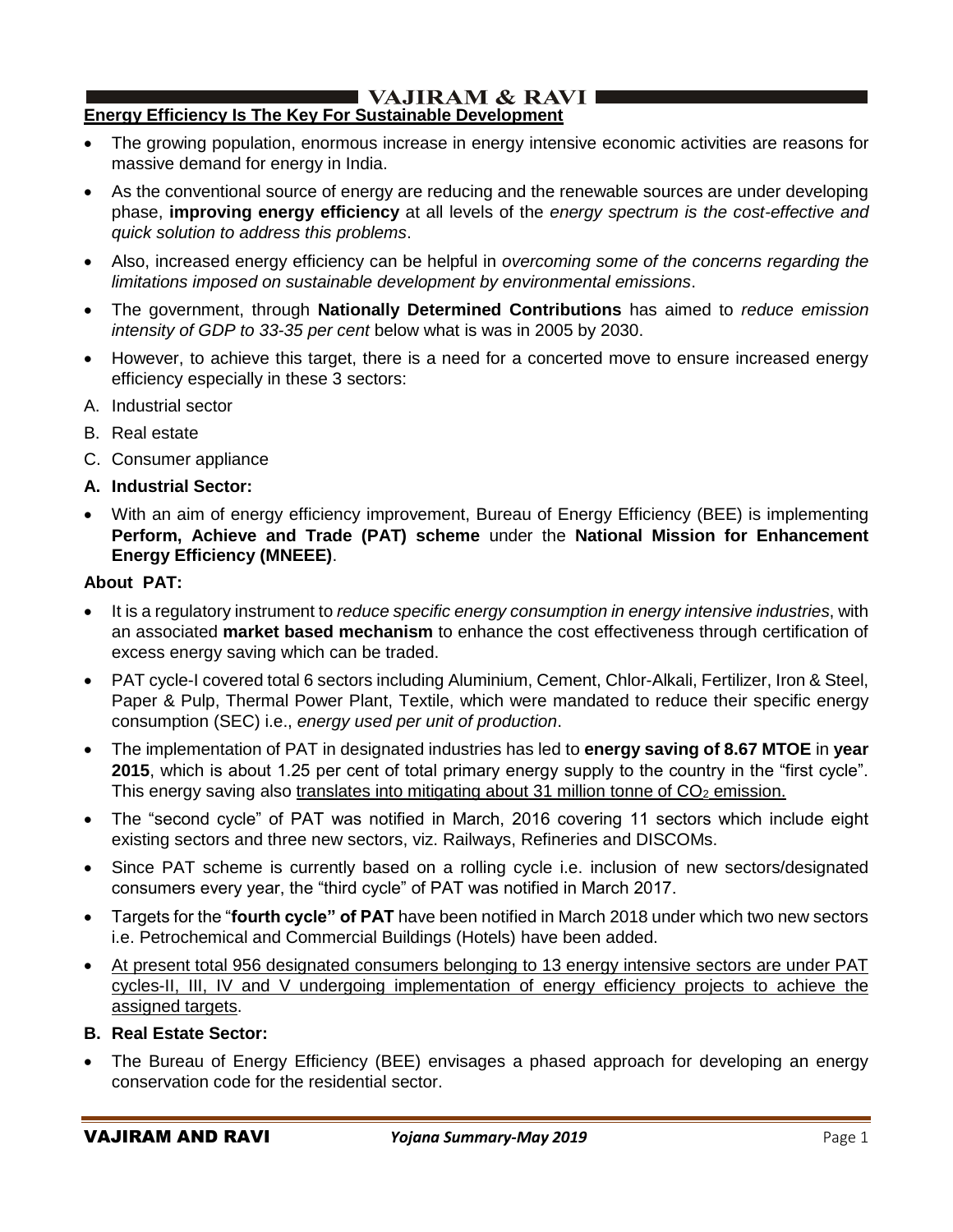# **I VAJIRAM & RAVI**  $\blacksquare$

- The real estate sector **consumes over 30 percent** of the total electricity consumption in India annually and is **second only to the industrial sector** *as the largest emitter of greenhouse* gases; of which around 75 per cent is used in residential spaces.
- The building envelope thus will impact both the **thermal comfort** as well as **electricity used for space conditioning**.
- In this context, BEE has two programs (1) **Eco Samhita. Energy Conservation Building Code for Residential Buildings**, and (2) **Labelling for Energy Efficient Homes**.
- **1. Eco Samhita (Energy Conservation Building Code for Residential Buildings):**
- The Eco-Niwas Samhita (Part 1 : Building Envelope) aims to *set minimum building envelope performance standards to limit heat gains* (for cooling dominated climates) and to *limit heat loss* (for heating dominated climate) as well as for ensuring adequate natural ventilation and daylighting. The code is applicable to all residential use building projects built on plot area > 500 m<sup>2</sup>.
- It was aimed to significantly **curtail the anticipated energy demand for comfort cooling** in times to come.
- This critical investment in envelope construction and design made today will reap the benefits of reduced GHG emissions for the entire lifetime of the buildings.
- **2. Labelling Programme for Energy Efficient Homes:**
- The objective of proposed labeling programme is mentioned below:
- o To provide consumers the information for EE Homes
- o Energy sustainability for India
- o To achieve Indian NDC targets
- o Market transformation for Energy Efficiency in housing sector
- The estimated energy saving potential through proposed labeling program is around 388 BU by the year 2030.
- The programme also brings up various ancillary benefits:
- o It will stimulate the **larger energy-efficient materials and technologies market**.
- o The housing value chain would encourage an additional set of professionals to expedite the complete process of residential label granting. This way, the labeling regime shall also be a **stimulant for the Indian job market**.
- o It will also motivate material manufactures to invest in **energy-efficient material manufacturing** in India.
- o Labelling mechanism shall cause a **reduction in energy bills**.
- o It helps the nation in working towards the **fulfilment of Global Sustainable Developing Goals 7** of the United Nations: Affordable and Clean Energy.
- **C. Consumer Appliances:**
- Bureau of Energy Efficiency (BEE) has been promoting energy conservation through optimum temperature settings for Air Conditioners.
- According to the study of BEE, **one degree increase** in the AC temperature setting results in **saving of 6 per cent of electricity consumed**.
- **24-26 degree Celsius default setting** has been recommended by BEE for energy savings and also to reduce greenhouse gas emissions.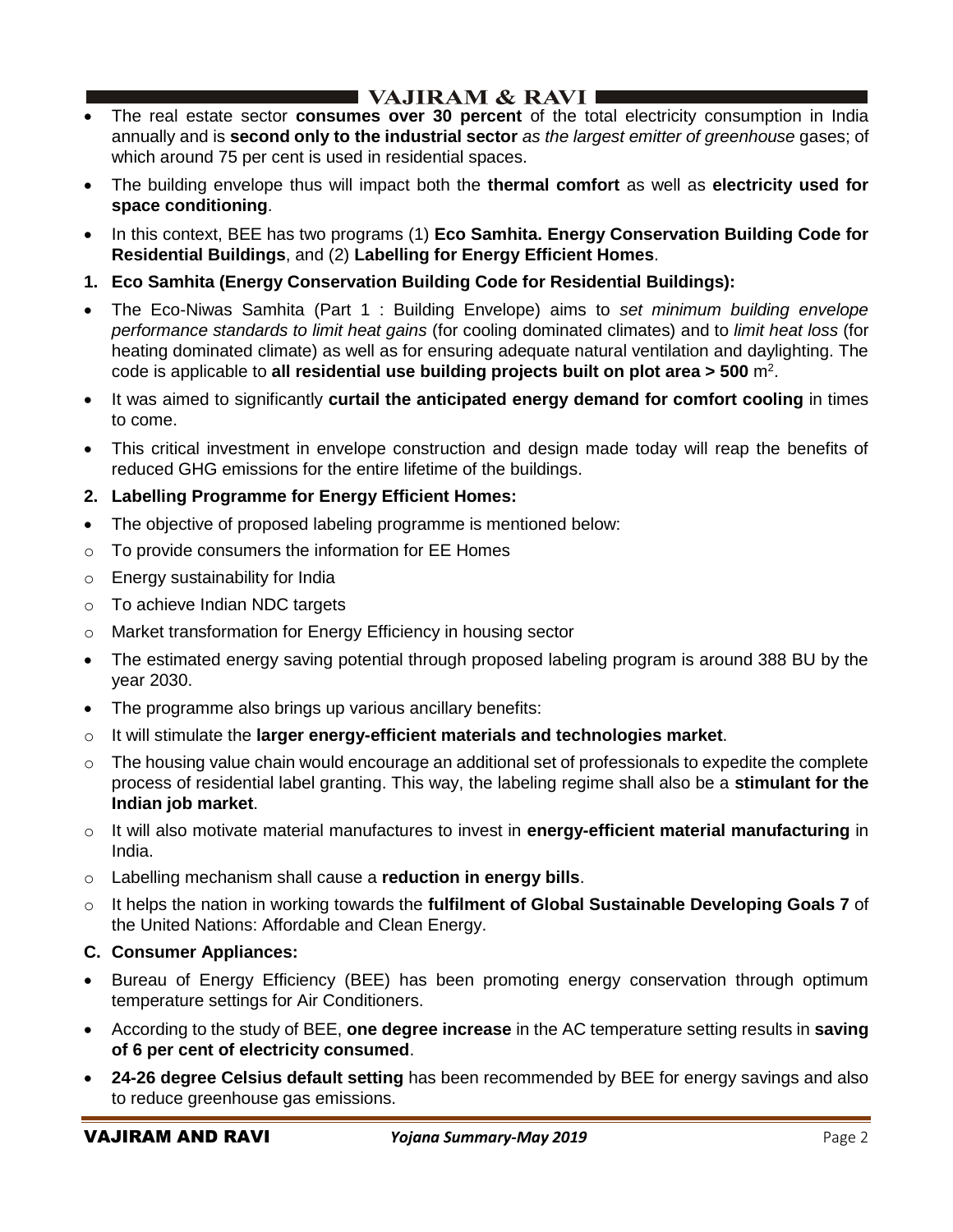# I VAJIRAM  $\&$  RAVI $\blacksquare$

- Savings of over 3.0 Billion units of electricity are estimated at consumer-end through adoption of **Star Rated Microwave Ovens** and **Washing Machines** by 2030.
- This would be equivalent to Green House Gases (GHG) reduction of 2.4 Million-ton of  $CO<sub>2</sub>$  by the year 2030 through these recent initiatives.

## **Tapping Sustainable Energy Alternatives**

• Sustainable development is "development that meets the needs of the present without compromising the ability of future generations".

## **Impact of Climate Change:**

- According to World Health Organisation, climate change affects the social and environmental determinants of health-clean air, safe drinking water, food security and shelter.
- Between 2030 and 2050, climate change is expected to cause approximately 2,50,000 additional deaths every year from malnutrition, diseases like malaria, diarrhoea and heat stress.
- Its cost to health is estimated to be between 2-4 billion US dollars a year by 2030.

## **Need to tap sustainable energy source:**

- Emissions in India were estimated to have **grown by 6.3 per cent in 2018**, pushed by strong annual economic growth of around 8 per cent, according to recent projections by the Global Carbon Project.
- India was among the **four major emitters** in 2017 (7 per cent) along with China (27 per cent), the US (15 per cent) and the European Union (10 per cent). The rest of the world contributed 41 per cent.
- Nearly **65 percent of India's electricity** is generated from **thermal power**, for which the feedstock is invariably **coal mined in India**.
- Power generation through the Boiler-Turbine route results in atmosphere pollution due to the release of particulate matter, carbon dioxide, sulphur and nitrous oxides.
- The other major energy source is oil. Oil pollution is an inescapable fact of life.
- The process of extraction of oil transportation and storage of oil cause enormous loss to the natural and human environment.
- **Road transport sector** accounts for 6.7 per cent of India's Gross Domestic Product (GDP).
- Currently, **diesel** alone meets an estimated 72 per cent of transportation fuel demand **followed by petrol** at 23 per cent and balance by other fuels such as CNG, LPG etc. for which the demand has been steadily rising.
- Another major source of environment pollution is **nuclear power generation**. Nuclear plants create 50 per cent more thermal pollution than fossil fuel plants.

### **Steps Taken:**

- India is a signatory to the landmark **Pairs Agreement on Climate Change**, which has brought all nations to a common cause to undertake efforts to combat climate change through **Nationally Determined Contributions (NDCs).**
- India being the **founding nation of International Solar Alliance**, has the leverage to switch over to cleaner energies and clean-up its smog-choked cities.
- The **National Solar Mission** promotes ecologically sustainable growth, while addressing the country's energy security challenge and contribute to global effort to meet climate change.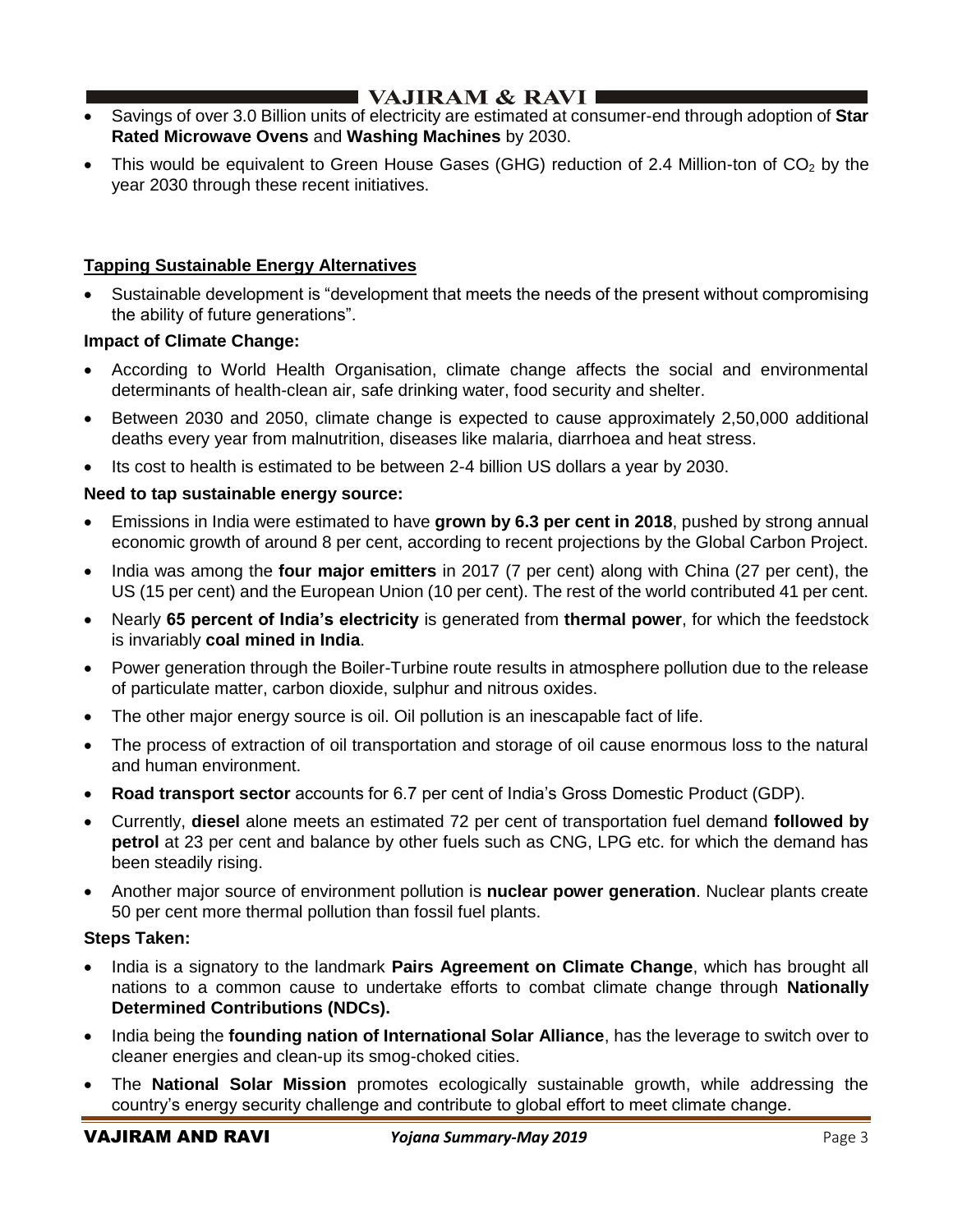# $\blacksquare$  VAJIRAM & RAVI

- India has set an ambitious renewable capacity expansion programme, with a projected growth of **achieving 40 per cent** of its total power generation from **non-fossil fuel** sources by 2030, to meet NDC target.
- Another technology that has been unveiled by Indian scientists is for **conversion of sewage into biofuels**. A sewage treatment plant (STP) **launched in Delhi** would convert 10 lakh litres of sewage into three tones of biofuel per day.
- Beside biofuels, India has the *potential to generate green energy from Solar, Wind, Geothermal, Ocean Thermal Energy,* which are all-non-carbon options and can help reduce carbon imports by demand substitution.
- India has set a target to **phase out petrol and diesel driven vehicle by 2030**.
- Indian automotive sector is among the fastest growing industries in the world.
- As per International Energy Agency (IEA) estimates, globally transportation sector accounts for **30 per cent of worldwide energy consumption** and is the second largest source of carbon dioxide emission contributing to 20 per cent of greenhouse gas.
- India's **National Mission for Electric Mobility** seeks to mitigate the adverse impact of economic development, by completely switching over to electric vehicles by 2030.

## **Conclusion:**

The challenge India faces now is to improve energy access to modern energy at affordable price in sustainable manner without sacrificing economic growth and social development.

### **Financing Renewables in India**

• For India, the success of the renewable energy sector will be crucial to meet its Nationally Determined Contribution (NDC) under the Paris Agreement and its transition towards a sustainable future.

### **Targets set by India:**

- India has set an ambitious domestic target of **175 GW of renewable energy by 2022**. This includes **100 GW from solar**, **60 GW from wind**, **10 GW from bio-power** and **5 GW from small hydro power**.
- The **National Electricity plan 2018** reaffirms further **expansion to 275 GW 2027**.

### **Achievement:**

- As part of national efforts, India has embarked on an intensive renewable energy programme with 77GW renewable energy capacity on ground and 54 GW at different stages of fruition, India is well on the way to realize the ambitious target of 175 GW by 2022.
- By the year 2022, the renewable power share in the overall electric installed capacity is **expected to reach 37per cent**. If large hydro is included, the share of non-fossil fuel electric installed capacity in the electricity mix would be around 48 per cent.

### **The steps taken by the government to support the renewable energy sector:**

**Fiscal and promotional** incentives, such as capital subsidy, guidelines for transparent competitive bidding process, **waiver of Inter State Transmission System** (ISTS) **charges** and losses, viability gap funding (VGF), standards for deployment of renewable systems and devices and devices and permitting foreign direct Investment up to 100 per cent under the automatic route.

### **Source of Finance**: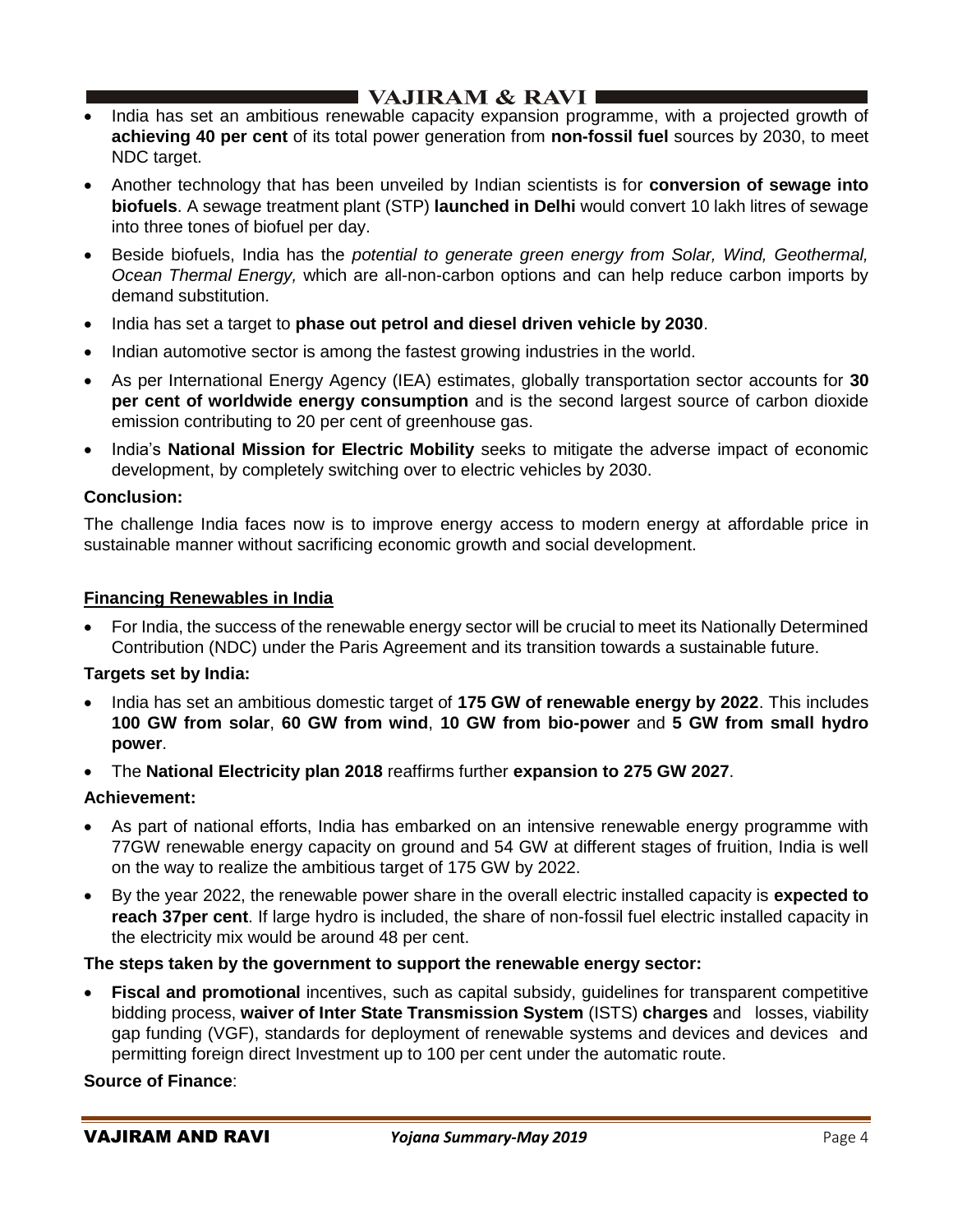- India renewable energy sector received approximately US 3.2 billion in the form of **foreign Direct Investment (FDI)** in recent years.
- There exist other provisions such as **priority sector lending status** for loans up to a limit of Rs 150 million to *borrowers for solar, biomass, wind and micro-hydel power generation and also form renewable energy based public utilities like street lighting systems and remote village electrification*.
- Generally, **grants and concessional finance** both play a role in stimulating renewable energy investment, although their share is miniscule in total finance space in India.
- At present, concessional finance is manly for strengthening transmission and distribution networks and solar roof top sectors.
- KfW, Germany's concessional line of credit for Green Energy Corridor Project; World Bank, Asian Development Bank and New Development Bank for the solar roof top projects; and European Investment Bank (EIB) for financing renewable are non-going examples.

## **Challenges in Finance landscape**:

- The finance landscape for the energy sector is undergoing significant changes. With renewable, in many situations out competing other energy technologies, the financial markets have started repositioning themselves for a fundamental shift towards renewable energy finance.
- Financial assistance in the form of low-interest rate, long-term loans and loan guarantees are globally accepted means to address the high up-front capital costs of renewable.
- In this context, arranging institutional finance for increased renewable deployment would require concerted efforts.
- Gearing up the banking sector, exploring international funding, and developing a suitable mechanism for risk mitigation or sharing by addressing both technical and financial bottlenecks in a challenge.

### **Way forward:**

- **Pension or sovereign funds** are potent sources for patient capital for renewables. Top 400 Global funds manage assets of around US \$ 75 trillion. Green bond issuance has surpassed US \$ 120 billion.
- In 2014, the Securities and Exchange Board of India (SEBI) introduced **Infrastructure Investments Trusts (InvITs)**. Due to the current limitation of 49 per cent cap on leverage, **InvITs are unable to offer adequate returns** in comparison to alternative investment avenues with similar assets.
- **Reducing cost of the foreign debt** by **reducing the currency hedging cost** has potential to mobilize foreign capital and spur investment by reducing the cost of the capital. This would reduce the delivered cost of renewables and make them more competitive.
- The timelines and reliability of payments for power purchase by state distribution companies remains a persistent risk for investments. **Robust Payment Security Mechanism** (PSM) will contribute to derisking the investment.
- Need for a **dedicated ecosystem** that looks at the financing needs of the renewable in most of the bilateral and multilateral financing institutions.

### **Conclusion:**

- India has rightly **been-exploring a combination of short and long-term policy solutions**.
- New ways of financing renewable, including through credit and risk guarantees, innovative currency hedging facilities, government bonds etc. would help in attracting additional capital, lowering the cost of debt, and also ensuring that India achieves its renewable energy targets.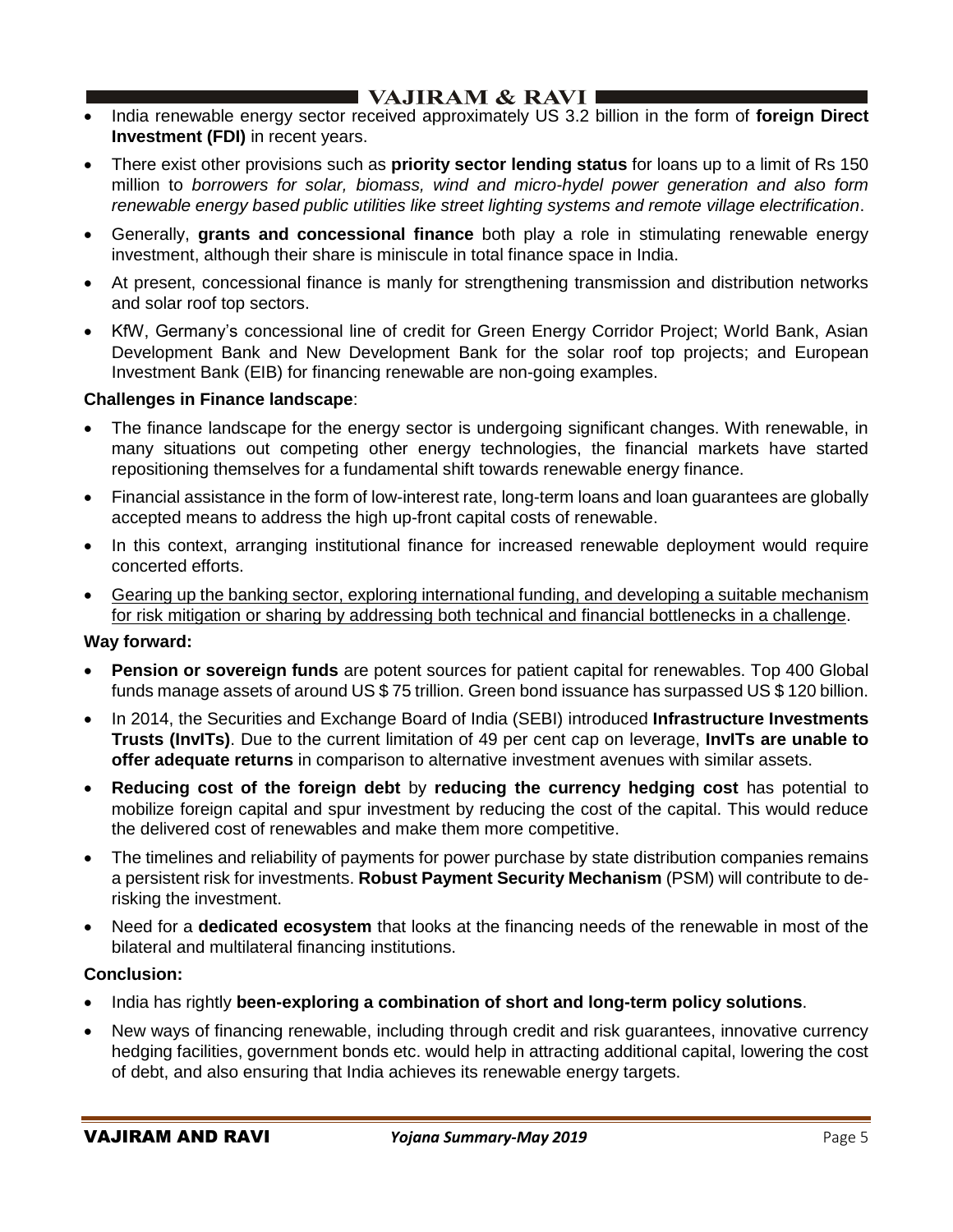## **E-waste Management**

- Electronic waste (e-waste) comprises waste electronics/electrical goods that are not fit for their originally intended use or have reached their end of life.
- These gadgets and equipment **contain hazardous constituents**, although e-waste itself is not harmful.
- E-waste **contains valuable materials** such as copper, silver, gold and platinum which could be processed for their recovery when such wastes are dismantled and processed, *since it is only at this stage that they pose hazards to health and environment*.
- India is among the world's largest consumers of mobile phones. With more than **1.5 million tonnes of e-waste generated annually**, most consumers are still unaware of how to dispose of their ewaste.
- Recycling of e-waste was **almost entirely left to the informal sector**, which does not have adequate means to handle either the increasing quantities or certain processes, leading to intolerable risk for human health and the environment.

### **Legislative framework:**

- The law on **e-waste management** was first **passed in 2011**. It was based on **Extended Producer Responsibility (EPR)**, which put the onus on the producer for the **management of the final stages of the life of its product** in an eco-friendly way, by creating certain norms in tandem with State Pollution Control Boards.
- It has been made mandatory for leading multinational companies to set up electronics manufacturing facilities and R & D centres for hardware and software.
- The present rule has strengthened the EPR, which is the global best practice to ensure the **takeback of the end-of-life products**.
- A new arrangement entitled, '**Producer Responsibility Organisation' (PRO)** has been introduced to strengthen EPR further.
- PRO, a professional organisation, would be authorised or financed collectively or individually by producers, *to share the responsibility for collection and channelization of e-waste*.
- Further, Central Pollution Control Board (CPCB) shall conduct random sampling of electrical and electronic equipment placed on the market to monitor and verify the **compliance of law on Restriction of Hazardous Substances (RoHS)** and the cost for sample and testing shall be borne by the producer.
- If the product does not comply with RoHS provisions, the producers shall take corrective measures to bring the product into compliance, and withdraw or recall the product from the market, within a reasonable period as per the guidelines of CPCB.

## **Steps To Achieve India's Solar Potential**

- Country's **per capita consumption of electricity** stands at a meager **1,100 kWh/year** which is much lower compared to other large economies like the US and China. Demand for power is set to rise further with increasing rates of urbanization and industrial growth.
- Unfortunately, our traditional sources of energy generation are already nearing their saturation levels.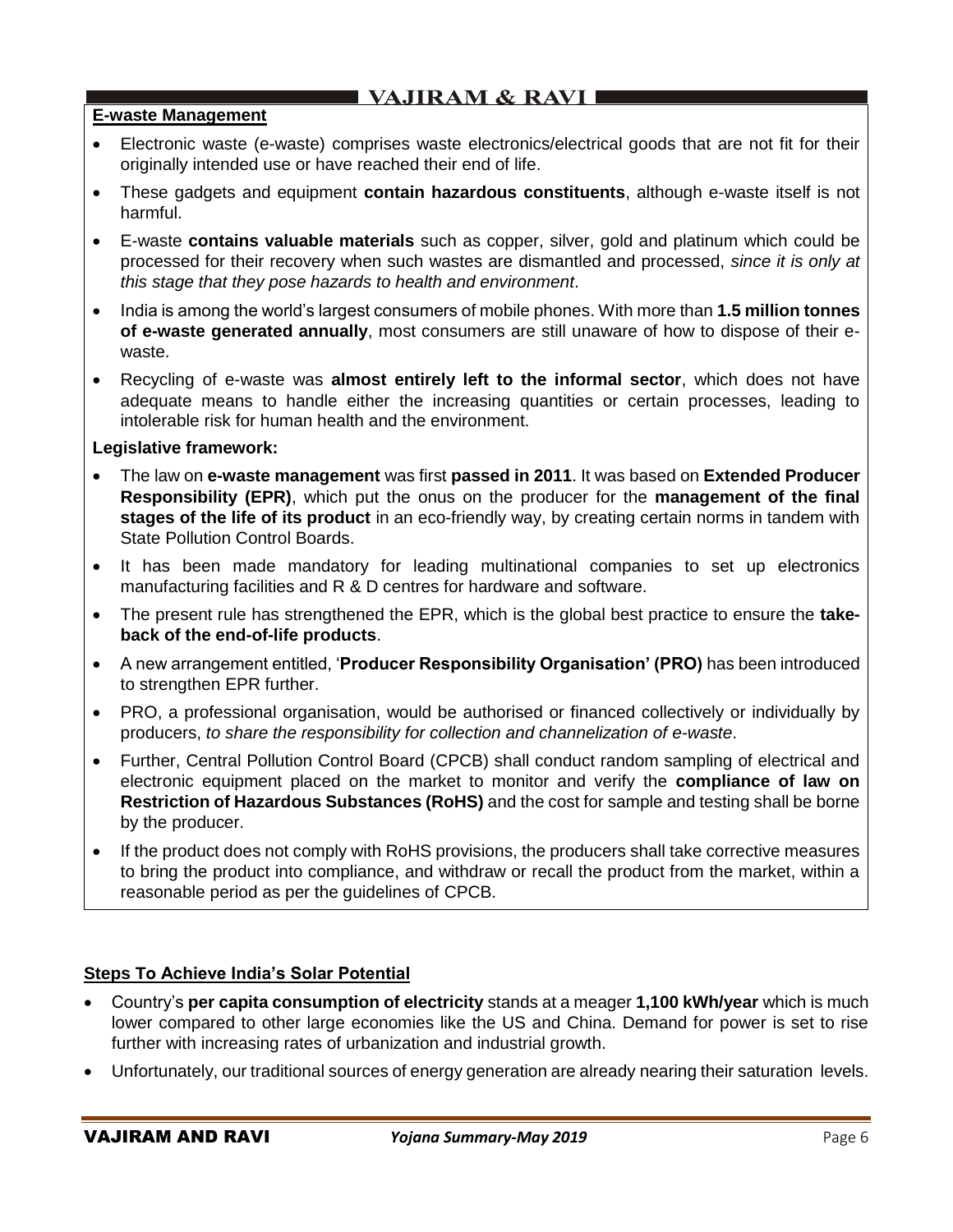• Clearly, we need to look at alternate solution so we can address our energy security in a sustainable fashion, with a progressive reduction in carbon level.

## **Steps Taken**:

- The Indian Government has set the renewable capacity target at 175 GW, to be achieved by the year 2022, with the **highest percentage, 100 GW, to be contributed by solar power**.
- In the past years, we have already added **28 GW solar capacity** while the compound annual growth rate has reached as high as 55 percent.
- Launch of the **International Solar Alliance**, was also a significant step.
- By setting up solar parks, providing viability gap funding support and introducing schemes like **KUSUM** (*aiming to harness solar power for agriculture*) and **SRISTI** (*catalyzing adoption of rooftop solar solution*), the Government has shown its keenness to fast track growth of solar industry.
- However, there is room for more strategic interventions to fully realize India's solar potential.

### **Five areas that need attention:**

- *I. Technology:* Newer advancements in the field like **floating solar** (solar panels mounted on structures that float on water bodies), and **BIPV** (wherein the conventional materials used for facades and roofs of buildings are replaced by photovoltaics systems) can play a vital role in increasing capacity.
- *II. Policy Push:* Considering that tariffs are now significantly lower than other sources of energy, we need to move towards healthier tariffs to help private players work with sustainable business models, and attract a higher capital inflow.
- *III. Discom Health:* These distribution companies form a crucial link in the cycle of energy generation and have an impact on the overall process. Hence, maintaining discounts in good shape forms an extremely important link on the road to 2022. The healthier the distribution companies, the more power they can purchase and supply.
- *IV. Financial Reforms:* As of now, sectoral categorisation of banks sees renewable as part of the power sector, due to which, for most banks, the loan limit is majorly consumed by thermal plants and only a small fraction of the fund remains available for the renewable sector. Considering the above, renewable should be categorized as a separate sector. The government can also consider according priority sector status to renewable, given its strategic importance.
- *V. Enabling Ease of Doing Business:* The government's pursuit of reforms has created a more conducive environment for investments in India, reflected in our steady rise in Ease of Doing Business rankings over the past couple of years.

### **Geo-Thermal and Ocean Energy Technologies**

- The possibility of venturing into new emerging renewable energy technologies, such as Floating Solar, Offshore wind, solar wind hybrid, energy storage, etc is being explored.
- However, renewable energy technology such as **geo-thermal and ocean energy** still remains at a **nascent stage in India**.
- **A. Ocean Energy:**
- Ocean energy is the energy harnessed from **ocean waves, tidal range** (rise and fall) & **tidal streams, temperature gradients and salinity gradients**.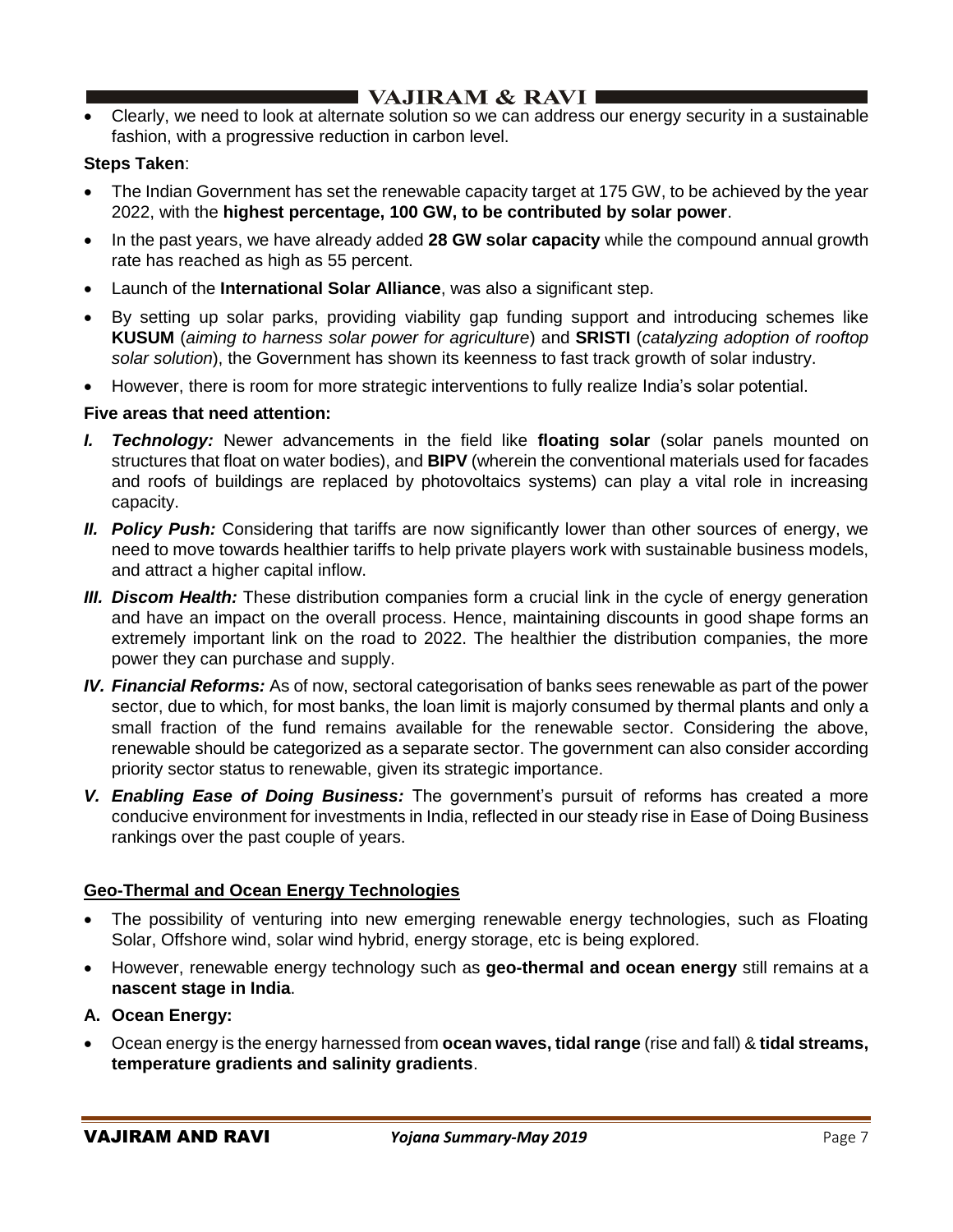# I VAJIRAM  $\&$  RAVI  $\blacksquare$

- Around 536 MW of installed ocean energy capacity is in operation at the end of 2016, with major share of two large scale tidal barrage plants i.e. the 254 MW sihwa plant in the South Korea (completed in 2011) and the 240 MW La Range tidal power station in France (completed in 1966).
- Leading countries in Ocean Energy technology are UK, USA, Sweden, Canada, France, South Korea.
- As per study conducted by IIT Madras, **Theoretical Potential for tidal Energy in India** is **12500 MW**.
- Promising locations are **Gulf of Khambhat & Gulf of Kutch (GJ), Sunderbans (WB), Western Ghats (MH)**, etc.
- **Theoretical Potential for Wave Energy** in India is **41,000 MW**, Promising locations are *Western Coast of Maharashtra, Goa, Karnataka, Kerala, Kanyakumari, Southern tip of India* etc.
- These technologies are **more suitable for off grid electricity** generation in remote coastal areas/mangroves/islands.
- Major bottlenecks for deployment are **high upfront cost** (e.g. Rs. 60 Crore for 1.125 MW wave energy plant at A & N islands).

### **Technology:**

- *a) Tidal Energy:* The Tidal cycle occurs energy 12 hours due to the gravitational pull of the moon. The difference in water level from low tide and high tide is potential energy that can be harnessed. Tidal water is captured in a barrage across an estuary during high tide and forced through a turbine during low tide. In order to harness power from the tidal energy, the height of *high tide must be at least five meters* (16 feet) greater than low tide.
- *b) Wave Energy:* Wave energy is generated by the movement of a device either floating on the surface of the ocean or moored to the ocean floor by the forces generated by the ocean waves. Wave conversion devices floats on the surface have joints hinged together that moves with the waves. The kinetic energy pumps fluid through turbines and generates electric power. This wave motion drives a turbine.
- *c) Current Energy:* Ocean current is ocean water moving in one direction. Kinetic energy can be captured from tidal currents with submerged turbines that are very similar in appearance to miniature wind turbines.
- *d) Ocean Thermal Energy Conversion (OTEC):* Ocean thermal energy conversion or OTEC, uses ocean temperature differences from the surface to depths lower than 1,000 metres, to harness energy. A temperature difference of even 20ºC can yield energy efficiently. There are two types **closed cycle and open cycle**. In the closed cycle method, a working fluid, such as ammonia, is pumped through a heat exchanger and vaporized. This vaporized steam runs a turbine.
- In the **open cycle system**, the warm surface water is pressurized in a vacuum chamber and converted to steam to run the turbine. The steam is then condensed using cold ocean water from lower depths.
- **B. Geothermal Energy:**
- Geothermal Energy is a mature renewable energy technology that has a potential to provide **clean and reliable energy for power generation and direct heating/cooling**.
- Geothermal Energy can be utilized for both **electric power production** and **direct heat applications** including Ground Source Heat Pump (GSHP) for space or district heating generating hot water for domestic/industrial use, running cold storage and greenhouse, horticulture, etc.

### **World Scenario:**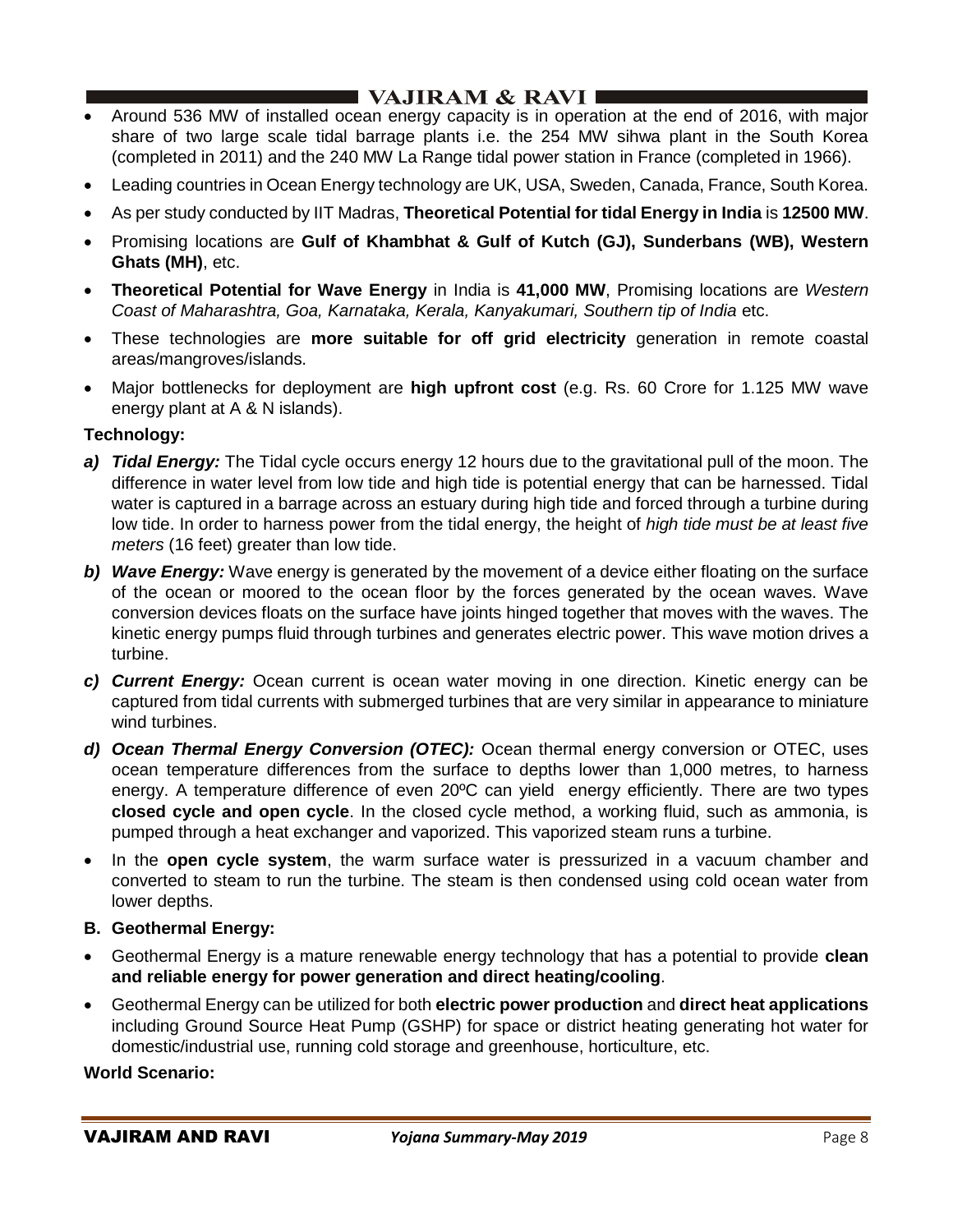# $\blacksquare$  VAJIRAM & RAVI

• Total Installed Capacity for Geothermal Power is around 13.5 G.W. Leading countries in geothermal power generation capacity are USA, Phillippines, Indonesia, New Zealand, etc.

## **Indian Scenario:**

- India is still at nascent stage of geothermal energy utilization with no geothermal power plant set up in the country so far due to high upfront cost of Rs. 30 Cr/MW & indicative Tariff in range of Rs. 10 per KWh, site specific deployment, lack of load center and power evacuation facility nearby, high risk involved in exploration, etc.
- As per preliminary investigations undertaken by the GSI in 1970 to 1980 there are around **300 geothermal hot springs in India**.
- Most of these geothermal hot springs are in medium potential (100 C to 200 C) and low potential (< 100 C) zones.
- The promising geothermal **sites for electric power generation** are *Puga Valley & Chummathang in Jammu & Kashmir, Cambay in Gujarat, Tattapani in Chattisgarh, Khammam in Telangana & Ratnagiri in Maharashtra*.
- The promising geothermal **sites for direct heal use applications** are *Rajgir in Bihar. Manikaran in Himachal Pradesh, Surajkund in Jharkhand, Tapoban in Uttarakhand & Sohana region in Haryana*.

## **Technology:**

There are three types of geothermal power plants:

- i) **Dry Steam Plants:** Which use geothermal steam directly. Dry steam power plants use very hot (235ºC) steam from the geothermal reservoir. The steam goes directly through a pipe to a turbine to spin a generator that produces electricity.
- ii) **Flash Steam Plants:** Which use high pressure hot water to produce steam. Flash steam power plants use hot water (>182º C) from the geothermal reservoir. When the water is pumped to the generator, it is released from the pressure of the deep reservoir. The sudden drop in pressure causes some of the water to vaporize to steam, which spins a turbine to generate electricity.
- iii) **Binary Cycle Plants:** Which used moderate-temperature water (107 to 182 ºC) from the geothermal reservoir. In binary system, hot geothermal fluids are passed through one side of a heat exchanger to heat a working fluid in a separate adjacent pipe. The working fluid, usually an organic compound with a low boiling point such as Iso-butane or Iso-pentane, is vaporized and passed through a turbine to generate electricity.

### **Biogas-A Story Untold**

- India generates about 1,45,128 tonne of waste daily (or around 53 million tonne annually) and on an average 46 per cent of it is processed daily, according to the Ministry of New and Renewable Energy (MNRE).
- Hence Waste to Energy programme would be used to recover energy in the form of Biogas/BioCNG/Power from urban, industrial and agricultural wastes gains importance. Besides, it also promotes off-grid connectivity.

### **Challenges:**

• While a programme of this kind requires government support, the challenge is to ensure that various Ministries work in Synergy.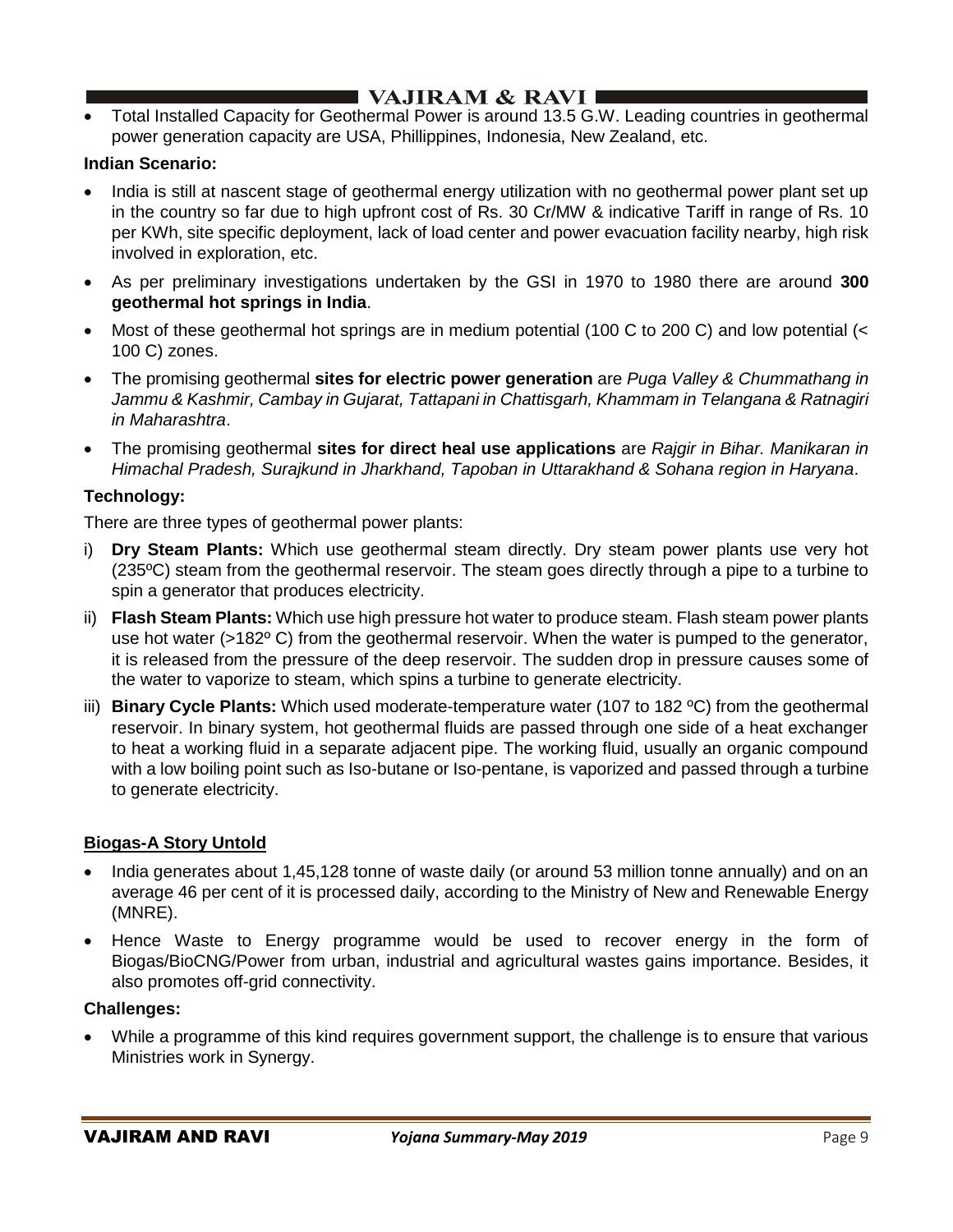- Another challenges for Waste to Energy management is, how various schemes can become revenue generator for small players.
- "Maintaining cattle is becoming difficult for an individual. Therefore, individual biogas plants are seeing a decline.
- Marketing of the concept is another uphill task.

### **Indian Scenario:**

• About 184 Waste to Energy plants based on urban, industrial and agricultural wastes have been set up in private sector with an aggregate capacity of 315.24 MWeq.

### **Biogas: as transport fuel**

• Compressed Biogas (CBG) has the potential to boost availability of more affordable transport fuels, better use of agricultural residue, and cattle dung, as well as to provide an addition revenue source to farmers.

#### **Initiatives:**

- Called **Sustainable Alternative Towards Affordable Transportation (SATAT),** it is expected to benefit vehicle-users as well as farmers and entrepreneurs.
- The Working Group on Biofuels is in the process of finalizing a pan-India pricing model for CBG.
- The potential for CBG production from various sources in India is estimated at about 62 million toones annually.
- Given the abundance of biomass in the country, CBG has the potential to replace CNG in automotive, industrial and commercial uses in the coming years. Industry experts say that if the country exploits this, no surprises then that gas imports will come down to zero one day.

#### **Benefits:**

- There are multiple benefits of converting agricultural residue and cattle dung into CBG on a commercial scale:
- $\circ$  Responsible waste management reduction in carbon emissions and pollution.
- o Additional revenue source for farmers
- o Boost to entrepreneurship, rural economy and employment.
- o Support to national commitments in achieving climate change goals
- o Reduction in import of natural gas and crude oil
- o Buffer against crude oil/gas price fluctuations.

#### **Conclusion:**

Biogas cannot succeed without governmental support as it is still at a very nascent stage here. But once it takes off, the government can play the role of a facilitator and allow private sector to run the business.

### **Driving a Green Transition for the Environment**

Electric mobility is the definitive game-changer for the transport sector the world over. India has its own vision for electric mobility: *as a member of the eight-country Clean Energy Ministerial*, a high-level forum to promote clean energy policies and programs, India aims to **achieve a 30 per cent electric vehicle penetration by 2030**.

#### **Going Electric For The Environment**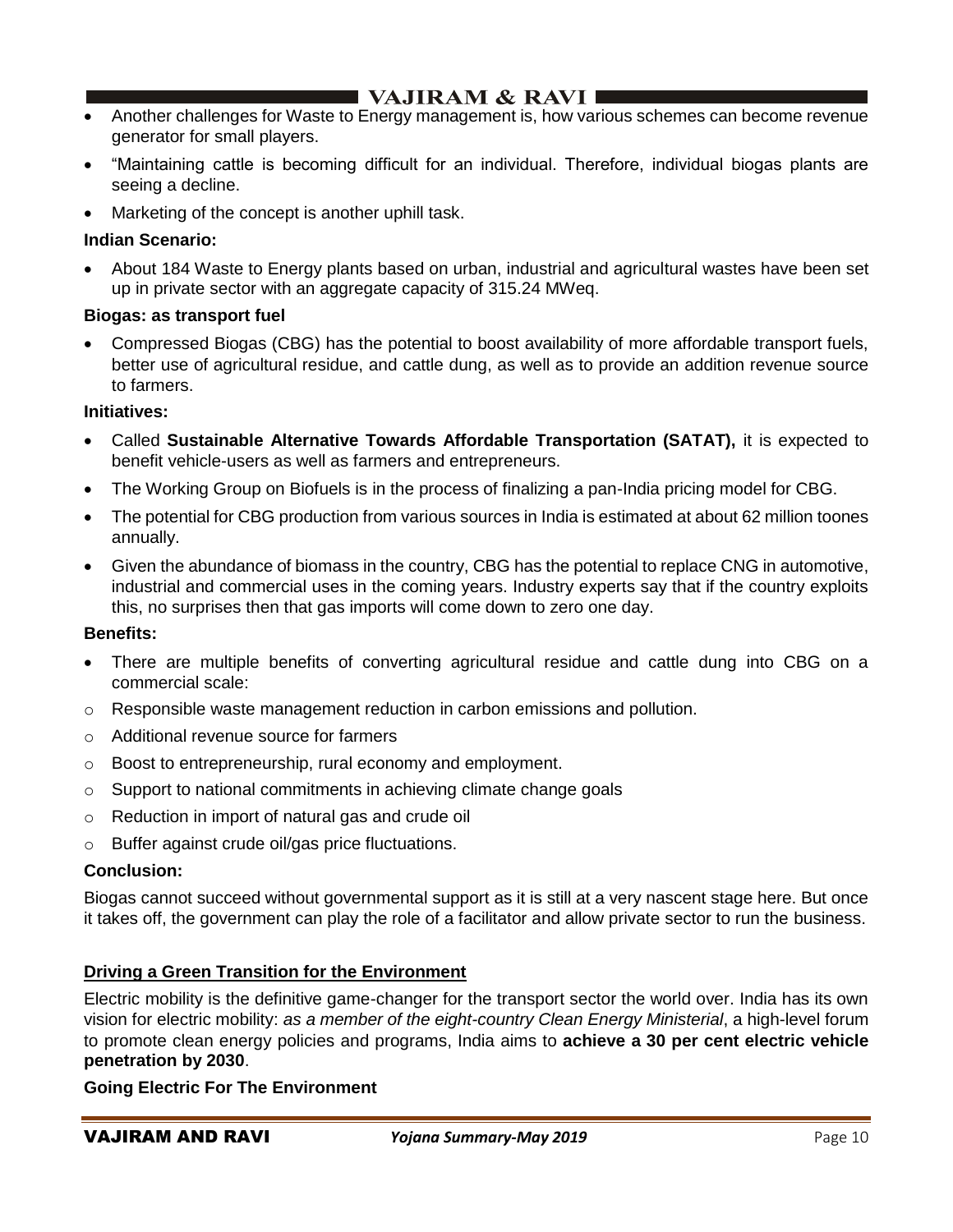## I VAJIRAM & RAVI ■

- Internal combustion engines (ICEs) are among the leading sources of air pollution across the world, and India regularly features in the list of countries which have the world's highest rates of vehicular emissions.
- According to the National Green Tribunal (NGT), vehicular emission is one of the major sources of India's urban pollution. By 2030, India is anticipated to have an estimated 400 million customers in need of mobility.
- Electric vehicles have **zero tail-pipe emissions**, simply because they do not use an internal combustion engine (ICE).
- According to a **NITI Aayog report**, India can reduce 64 per cent of the energy demand for road transport and 37 per cent of carbon emissions by 2030, by pursuing a shared, electric and connected mobility future.

### **What About Emission From An Electric Mobility Future**

- It may be argue that EVs are simply transferring the burden of fossil fuel, if instead of petrol and diesel, the source of electric power generation is coal. Coal-based thermal power generation today meets 70 per cent of India's power need.
- *Could more electric mobility-linked demand simply trigger more coal-based energy demand?*
- Research in Europe has shown that even powered by the most carbon-intensive electricity, **EVs still have lower GHG emission** that a conventional, internal combustion engine powered vehicle.
- Further when calculating emissions from a purely energy generation point of view renewable vs. conventional – calculation do not include the considerable energy required to extract, refine and manufacture petrol of diesel.

#### **Steps Taken**

- India is fast shaping its transition to a renewable-led energy future.
- The recent **National Mission on Transformative Mobility and Battery Storage**, which encourages setting up large-scale, export-competitive integrated batteries and cell-integrated batteries and cellmanufacturing giga-plants in India through a **Phased Manufacturing Programme (PMP)**.
- The mission's focus on **production localization** can bring down the battery storage costs.
- Considering that battery costs are a significant cost to overall EV costs, this step can make EVs affordable, making them attractive.
- Solar-powered public charging stations are also being rolled out by discoms like BHEL and across India, delivering 100 per cent zero-emissions based electricity to electric vehicles.

### **How Is India Enabling The Electric Transition**

- While the Indian EV story has been in making for almost two decades, now it seems to be acquiring significant momentum in both its mobility and overall sustainable energy transition.
- The increasing public consciousness on the adverse health effect of air pollution combined with robust policy framework for EVs has translated to the emergence of a fast-growing private sector ecosystem.
- Considering both its environmental and economic benefits, the goal of 30 per cent fleet electrification will necessitate even more collaboration among OEMs and related service providers across automobile, technology, energy, and allied fields.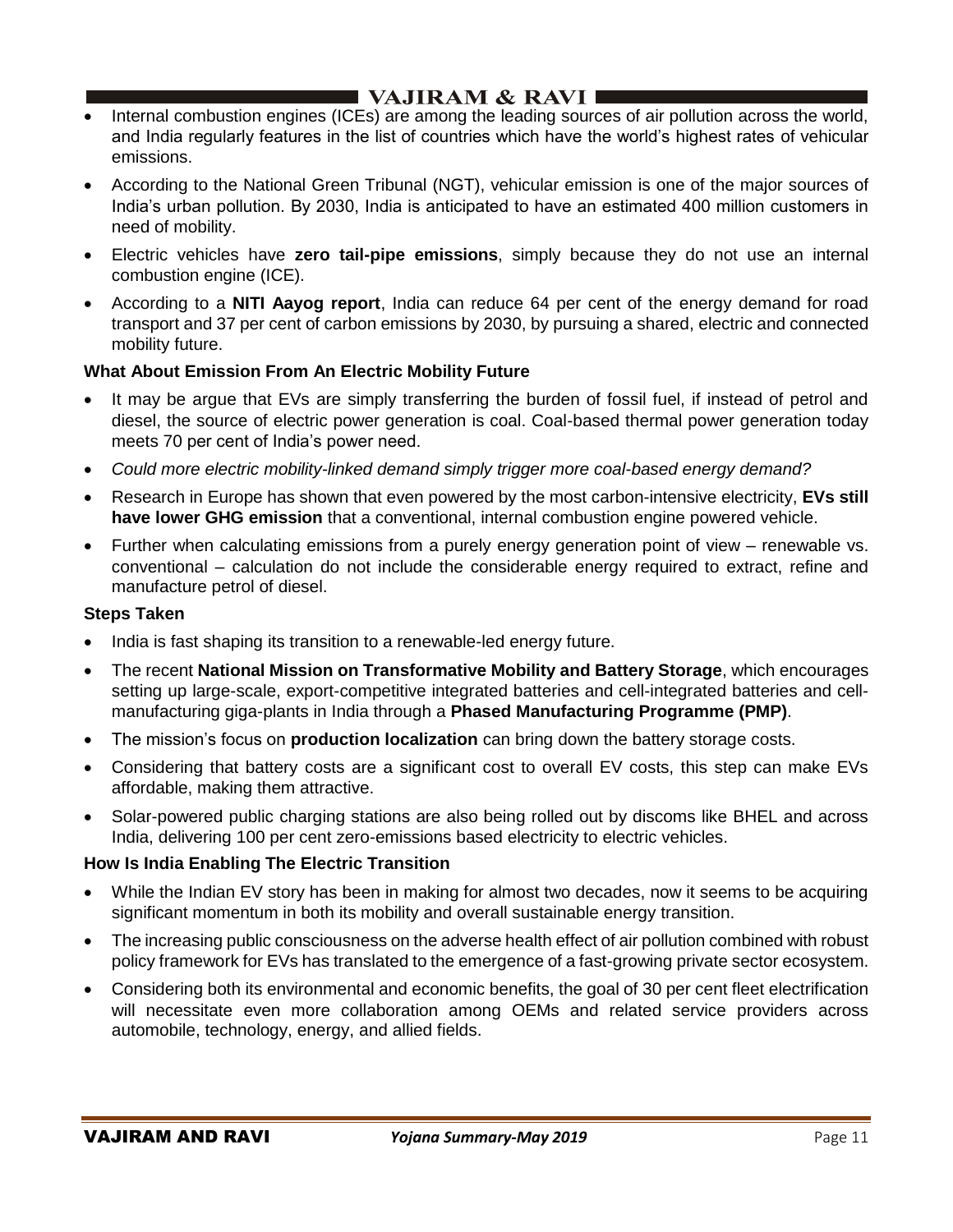# I VAJIRAM & RAVI ∎

## **India's Conundram: Aligning Emission Mitigation with Development**

#### **Socio-economic parameters which necessitates growth**:

- With a per capita GDP of \$1965 (vis-à-vis a world average of \$10363), India's HDI is 0.64, placing it at a rank of 130 among 189 countries.
- Nearly 12 per cent of the households still do not have access to basic services like clean water and 55 per cent of the households live in mud or semi-concrete houses.
- India's **per capita electricity consumption** was about a fourth of the global average while its **per capita energy consumption** was around one-fifth of the global average in 2015/16, reflecting a combination of the prevailing energy access and affordability issues.

#### **Need For Emission Mitigation**:

- In recent years, as economic growth picked up in the non-OECD countries, the share of OECD and non OECD emissions has reversed.
- **India and China accounted for 55 per cent** of non- OECD emissions, with China contributing to 44 per cent and India accounting for 11 per cent in 2017.
- India's GHG emissions (excluding land use change and forestry) increased by nearly 115 per cent between 1994 and 2014 the energy sector contributing to the majority of GHG emissions.
- The recent **IPCC Special Report on impacts and emissions pathways of 1.5ºC** clearly states that the speed and scale with which transitions will need to occur are not the same as would be required for 2ºC world.

#### **What makes India's current energy transitions unique?**

- The key elements of India's current transition story need to relate with enhancing efficiency in the energy system to dampen the growth in future energy requirements and to simultaneously transitions towards cleaner energy forms, wherever feasible, to reduce the ensuing emissions.
- Accordingly, we are now witnessing the era of the transition to new renewable like solar and wind energy.

#### **Initiatives for Emission reduction:**

- India had set out its Nationality Determined Contribution (NDC) targets for 2030, which broadly have three main targets:
- 1. Reducing the emissions intensity of its GDP 33 percent 35 percent from 2005 levels.
- 2. Achieving40 percent cumulative electric power installed capacity based on non-fossil energy sources, contingent on international transfer of technology and low cost finance.
- 3. Creating an additional carbon sink of  $2.5 3.0$  billion tones of  $CO<sub>2</sub>$  equivalent through additional forest and tree cover.
- Despite its low historic emissions, India is today at a juncture where it is faced with tremendous pressure to increase its economic growth and provide for improved access to energy and services whilst attempting to simultaneously minimize GHG emissions.

India's energy sector choices for low carbon development:

- Energy efficiency improvements,
- Power sector decarbonisation through renewable like solar and wind, and
- Increased electrification offend-uses as the power sector gets increasingly decarbonised.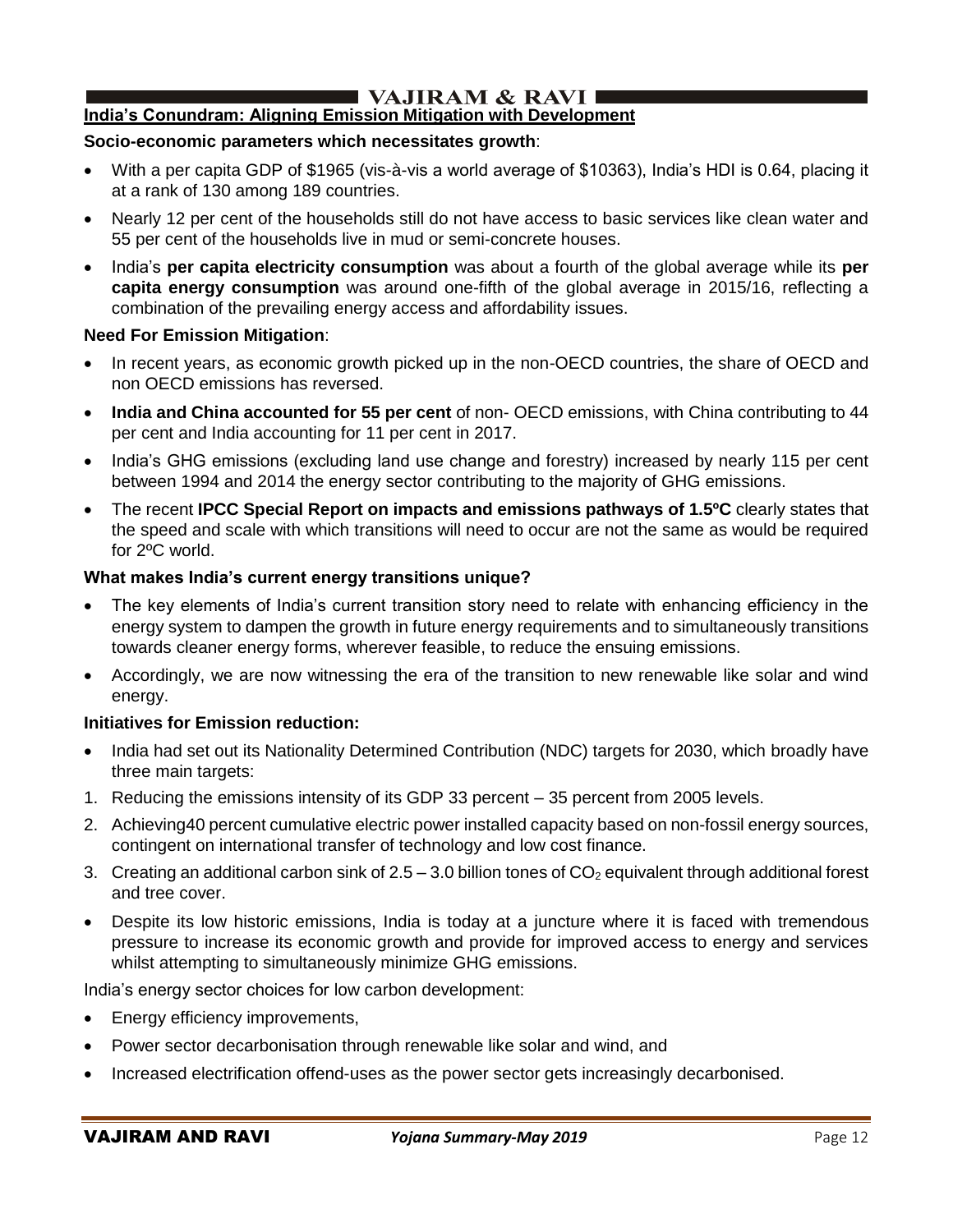## **Role of Energy efficiency:**

• A recent assessment indicates that an energy reduction of at least 12 percent could be achieved by 2041 by efficiency improvements alone across energy demand sectors.

### **Challenges:**

- With regards to economically viable technological choices, several options do exist and are gainfully being exploited already in the country.
- However, they often entail **high upfront capital costs** for setting up the associated infrastructure.
- Therefore, the financial requirements of these alternatives need to be carefully considered especially if they need to be adopted at larger scales.
- A recent estimate suggested that the country would need around \$4.5 trillion by 2040 to meet its developmental aspirations alone. In light of this, it is important that the country does not compromise on development related spending while proceeding towards a low carbon pathway.
- **Accelerating the pace of electrification** of vehicles could prove to be detrimental **unless the power generation sector is already highly decarbonised**.
- Adoption of some efficiency measures **may require behavioural changes** apart from purely technological solutions, and therefore necessitate ways to motivate consumers to shift to such options through innovative business models and strategies.
- The biggest challenges to adoption of energy efficient technologies in the industry sector **comes from the Micro, Small and Medium Enterprises (MSMEs)**.
- They also lack capital and motivation to shift to better processes and technologies because unlike the big industries, they lack the advantage of scale.
- In other cases, such as in the transport sector there may still be technological gaps in terms of availability of economically viable alternative.

### **Innovation:**

- There are several examples of innovative ways through which India has adopted switchovers to efficient alternatives.
- The aggregation of demands to drive down prices of the technological solution is one such example that has been adopted in case of **procurement of LED lights** and efficient power-looms equipment to small and medium units in the Textile Industry. However, India needs several such strategies.

### **Linking climate mitigation with sustainable development:**

- There are several other concerns that need to be handled simultaneously with emission mitigation.
- The three biggest challenges as put forth by the World Economic Forum in a recent article are skill development and employment for the future workforce, socio-economic inclusion of rural India, and a healthy and sustainable future.
- Employment consideration are critical considering the changes choices that India may witness in technologies, like renewable, may promise employment generation, there might be job losses in other sectors, like the coal sector.

### **Conclusion:**

• In sum, on the one hand, India's energy transition story needs to address the technology development perspective.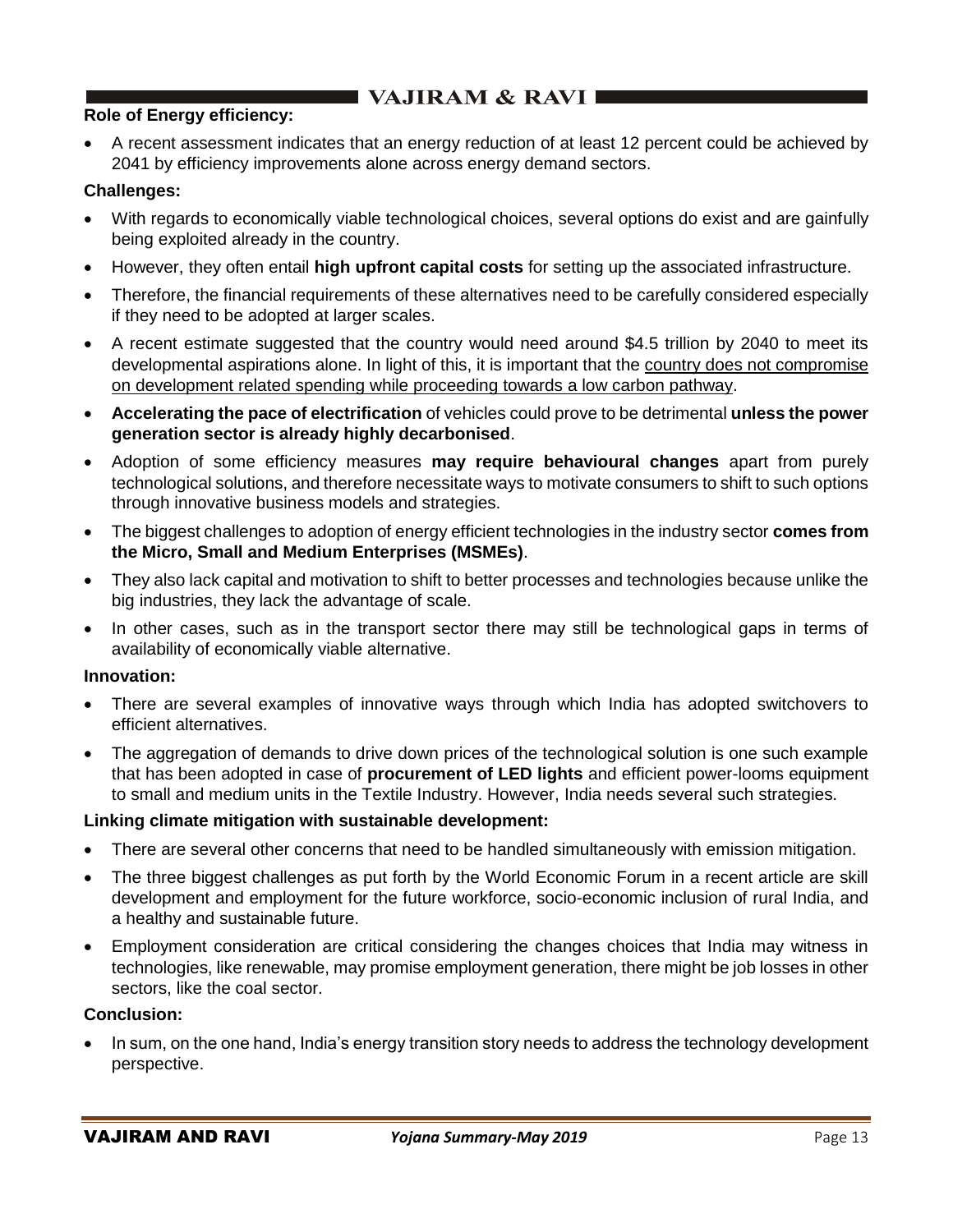# I VAJIRAM  $\&$  RAVI $\blacksquare$

- At the same time, India needs to address the social development perspective wherein it needs to enable a higher standard of living for all her citizens.
- Connects across linked sectors also require careful investigation of trade-offs to ensure the success of mitigation strategies. India must therefore undertake an integrated and holistic approach to use innovative business models ad dynamic decision making to address the multiple challenges.

## **Climate Change: Challenges and Opportunities**

- On April 1, the Indian Meteorological Department put out its forecast for the April to June season: the average temperature in most parts of the country are likely to be 0.5 degree Celsius higher than normal with some areas registering temperature increases of more than 1 degree Celsius.
- Annual mean temperature in India between 1901 and 2017 has shown a significant increasing trend (0.66ºC per hundred years). Global average temperature is now 1ºC above pre-industrial levels.
- India has already been experiencing the impacts of 1ºC warming. It was evident in Uttarakhand, Chennai, Srinagar, Malin, and north-east India, the heat waves of the past summer and the uneven rainfall across the country with floods affecting some regions and very severe drought conditions facing many parts of the country.
- Scientists working on the IPCC special report, Global Warming at 1.5º, concluded that without a rapid and appreciable reduction in greenhouse gas emissions, the world was on a path to temperature increase of 1.5 degrees Celsius in twelve years that is by 2040.
- The IPCC special report had a clear message for resource poor and vulnerable contries such as India that it would be among those most adversely affected if warming exceeds 1.5ºC.

### **India In A Warming World**

- South Asia, particularly India is a hotspot, and will exposed to multiple and overlapping hazards as the planet warms. The impacts even at 1.5ºC warming is considerable-intensified droughts and water stress, heatwaves, habitat degradation, and reduced crop yields.
- It will impact water supplies.
- India's heavily populated 7,500 km long coastline will be affected by sea-level rise and resulting coastal flooding. Experts say that it could directly affect 50 million people, many of whom are directly dependent on the sea for their livelihood.

## **Acting On Climate Change:**

- In 2008, India launched the National Action Plan on Climate Change.
- **Eight missions** solar energy, energy efficiency, forestry, sustainable habitat, water, agriculture, Himalayan ecosystem, and developing strategic knowledge for climate change – form the core of the multi-pronged, long-term, and integrated strategies for addressing climate change. Besides a national level plan, 32 states and union territories have prepared state level climate action plans.
- The progress however has been uneven. Most of the efforts have been focused on the energy-related missions.
- Financial and technological constraints have hampered the effective implementation of the state plans.

### **Current Status:**

• As of February 2019, non-fossil fuel sources-based installed capacity accounted for 36.3 per cent of the country's total power generation capacity of 350.16GW.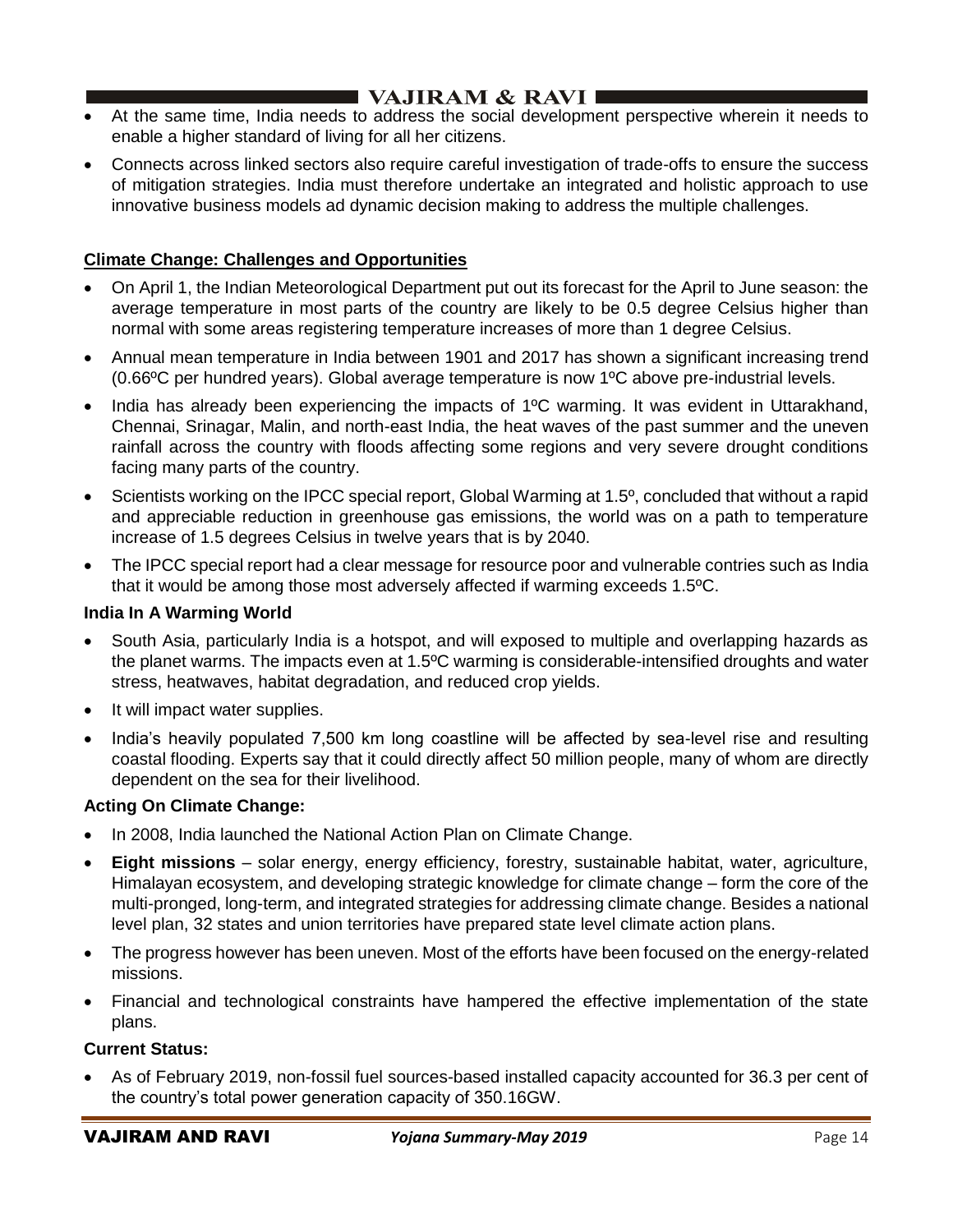# I VAJIRAM & RAVI ∎

- India has also committed to reducing the emissions intensity of its GDP by 33 to 35 per cent by 2030 from 2005 level.
- Between 2005 and 2014, India has reduced the emission intensity of the economy by 21 per cent.
- At this average annual rate of 2 percent, India will meet its Paris goal nearly a decade ahead of 2030.
- Another commitment made is to create an additional carbon sink of 2.5 to 3 billion tones of  $CO<sub>2</sub>$ equivalent through additional forest and tree cover by 2030. However, as regards the forestry goal, India's achievements are not as robust.

### *Highlighes of India's Climate Actions*

- $\circ$  Total annual GHG emissions have increased from 2,136.8 million tones (Mt) of CO<sub>2</sub> in 2010 to 2,607.5 Mt of CO2e in 2014.
- $\circ$  Emission intensity of India's GDP has reduced by 21 per cent over the period of 2005-2015.
- $\circ$  Solar installed capacity has increased by about 9 times from 2.63 GW to 23.28 GW between March 2014 and August 2018.
- $\circ$  Supercritical thermal power units have risen from 40 to 66 with avoided emissions amounting to 7 MtCO2 in 2016-17.
- $\circ$  Forest and tree cover increased from 24.0 per cent of the total geographical area as reported in India State of Forest Report (ISFR) 2013 to 24.39 percent as reported in ISFR 2017.
- $\circ$  India in partnership with France launched the International Solar Alliance at the UN Climate Summit in Paris 2015.
- $\circ$  India is partnering 22 member countries and the European Union in the Mission Innovation' on clean energy, and is a co-lead in smart grid off-grid and sustainable biofuels innovation challenges.

## **Forest and Water-Conservation and Sustainable Development**

Though nearly 70 per cent of the world is covered by water, only about 2.5 per cent of it is freshwater and less than 1 per cent of the freshwater is actually accessible in lakes and rivers.

### **Water Crisis:**

- The increasing world population, improving living standards, changing consumption patterns and expansion of irrigated agriculture are the main driving forces for the rising global demand for water.
- Extensive degradation because of urbanization has threatened the forests that nurture the water regime in the ground.
- Consequently about two billion of world's population is going through water stress which is expected to increase with time.
- Issues pertaining to water accessibility, quantity and quality are major global concerns.
- India is no exception as it is *home to one-sixth of the world's total population but has only 4 per cent of the water resources* sustaining the economy in terms of agriculture, power and biological productivity.
- Values of per capita surface water availability have continuously declined and in the near future the country is expected to become 'water stressed'.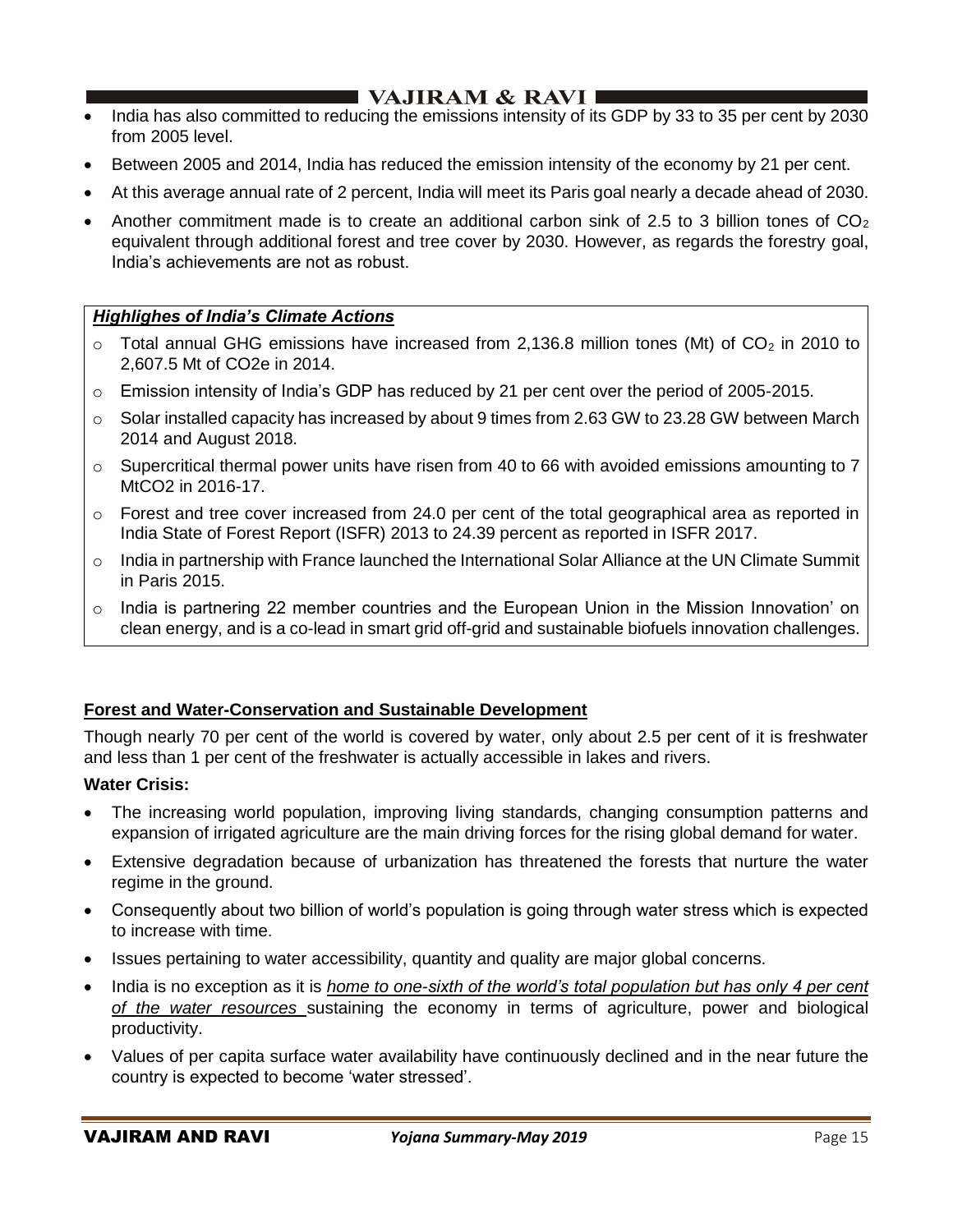# VAJIRAM & RAVI

## **Forests, Water and People-Interconnections**

- The health of forests and its composition has direct impact on water availability as well as quality which shows the importance of the relationship between forests and water.
- Forests absorb rainfall and snow melt and also slow runoff, reduce soil erosion, improve water infiltration rates, recharge aquires, thus exhibiting 'sponge effect'.
- At the same time forests growing along the streams filter pollutants from entering the water.
- Since, forests are storehouses of biodiversity, these play on equally important role in global cycling of carbon, oxygen and other gases influencing the earth's atmosphere.

## **Tapping Forest Catchment Potential:**

- A few of the country's pioneer efforts to tap forest catchment potential to augment water supplies to major cities and drier regions are highlighted as below:
- o Construction of Mullaperiyar dam on Periyar River in Kerala.
- $\circ$  Forests surrounding the lake and the entire lake area now constitute the Periyar Tiger Reserve.
- $\circ$  Protection to high altitude oligotrophic lake, Marsar and diverse forests in the mid slopes constituting the catchment of Dagwan River so as to ensure clean water supply for the city of Srinagar and J & K.

## **Forest Management and Water Conservations:**

- **Policy and Legal Framework:** Management of Indian forests **commenced way back in 1860s** with the establishment of forest reserves, law enforcement and initiation of silviculture-based forest workline.
- The Constitution of India-**Article 48A** provides a clear mandate of the State to protect the environment.
- **Forest and the protection of wildlife** fall within the **Concurrent List**.
- The Environment (Protection) Act, 1986 is the umbrella legislation for the protection of all aspects of the environment.
- The issue of pollution and water quality falls primarily under the Water (Prevention and Control of Pollution) Act, 1974.
- The Indian Forest (conservation) Act, 1980 are the primary legislation governing forests; while the Wild Life (Protection) Act, 1972 and the Biological Diversity Act, 2002 are significant from the perspective of biodiversity, intellectual property right, and access and benefit sharing.

## **Paradigm Shift:**

- Newer approaches aims to achieve target of 33 per cent forest cover in the country.
- Presently, about 25 per cent of country's geographical area is covered under diverse forests including 'Trees Outside Forests'. India has established an impressive network of protected area and presently Pas (Protected Areas) represent nearly 5 per cent area of the country.

### **Conservation of Water Resources:**

- In the federal scheme of the Indian Constitution, **regulation and development** of **inter-state rivers** falls within the legislative competence of the **Union Government**.
- **States** have the legislative competence over **water supplies, irrigation and canals, drainage and water storage**. States also have the power over issues relating to land and land use.
- A large number of irrigation projects were implemented.